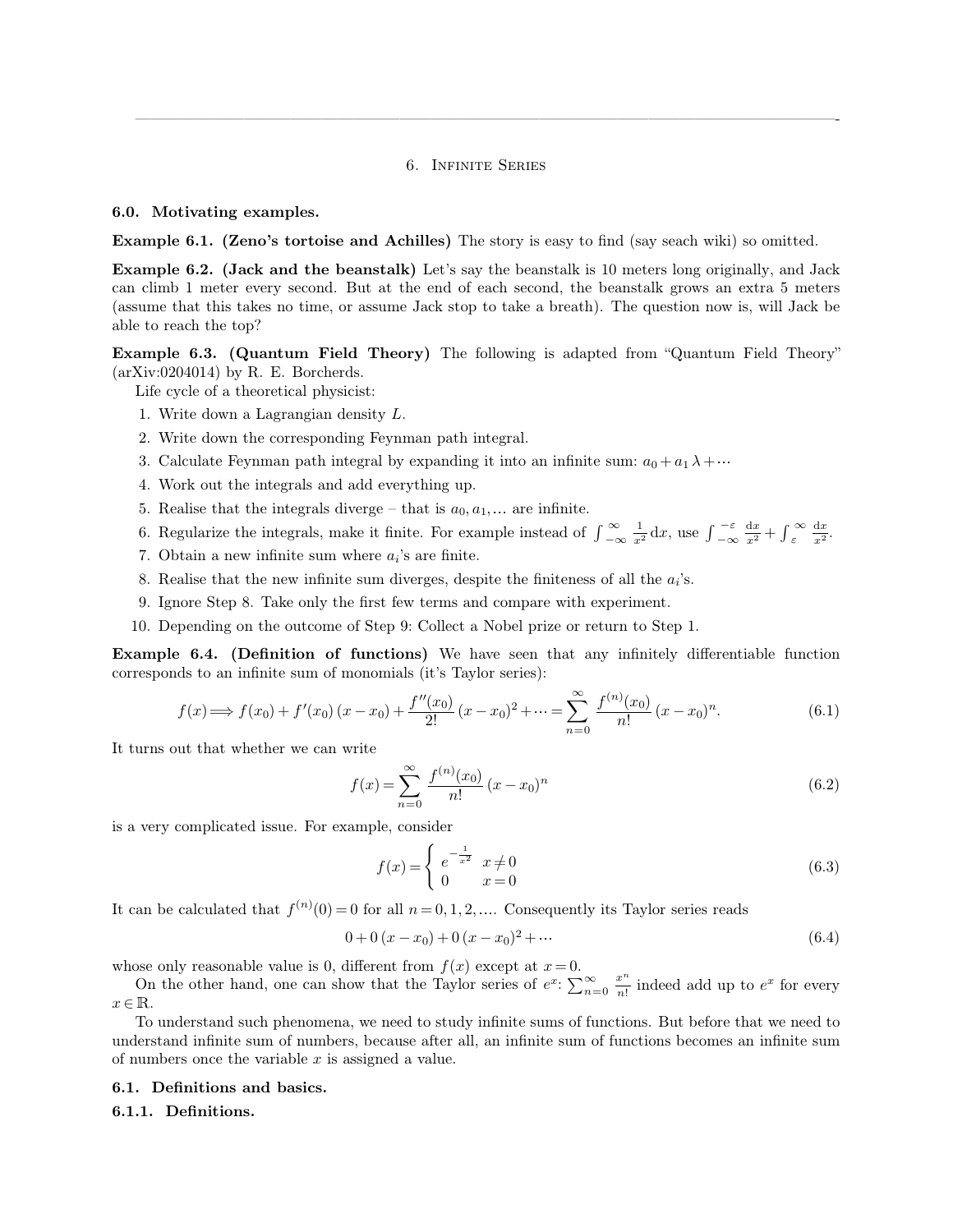**Definition 6.5. (Infinite series)** *Given a sequence* {an} *of real numbers, the formal sum*

$$
\sum_{n=1}^{\infty} a_n = a_1 + a_2 + \dots + a_n + \dots \tag{6.5}
$$

*is called an "infinite series".*

**Remark 6.6.** The "summation" of infinitely many real numbers

$$
a_1 + a_2 + \dots + a_n + \dots \tag{6.6}
$$

is "formal" because it is not clear what it means to say  $s = a_1 + a_2 + \cdots + a_n + \cdots$  where  $s \in \mathbb{R} \cup \{\infty, -\infty\}.$ **Remark 6.7.** Note that  $\sum_{n=1}^{\infty} a_n$  is **just another way** of denoting the formal sum  $a_1 + a_2 + \cdots + a_n + \cdots$ . **Example 6.8.** Some examples of infinite series:

$$
\sum_{n=1}^{\infty} (-1)^n = (-1) + 1 + (-1) + 1 + \cdots
$$
\n(6.7)

$$
\sum_{n=1}^{\infty} \frac{\sin n}{n} = \frac{\sin 1}{1} + \frac{\sin 2}{2} + \dotsb \tag{6.8}
$$

$$
\sum_{n=1}^{\infty} 2^n = 1 + 2 + 4 + \dots \tag{6.9}
$$

$$
\sum_{n=1}^{\infty} \frac{1}{2^n} = 1 + \frac{1}{2} + \frac{1}{4} + \dots \tag{6.10}
$$

It is clear that the value of  $\sum_{n=1}^{\infty} \frac{1}{2^n}$  should be 2 while  $\sum_{n=1}^{\infty} 2^n$  should be  $\infty$ . It's not clear whether the first two sums corresponds to any value.

**Definition 6.9.** (Partial sum and convergence) The nth partial sum of an infinite series  $\sum_{n=1}^{\infty} a_n$  is *defined as*  $s_n = \sum_{m=1}^n$  $\sum_{m=1}^{n} a_m$ . If the sequence  $\{s_n\}$  converges to some real number s, then we say the infinite *series converges, and say its sum is* s*, and simply write*

$$
\sum_{n=1}^{\infty} a_n = s.
$$
\n(6.11)

*If*  $s \rightarrow \infty$  *or*  $-\infty$ *, we say the infinite series diverges to*  $\infty$  *or*  $-\infty$  *respectively and write* 

$$
\sum_{n=1}^{\infty} a_n = \infty \text{ or } -\infty.
$$
 (6.12)

Recalling theorems for the convergence of sequences, we have

#### **Theorem 6.10.**

•  $\sum_{n=1}^{\infty} a_n = s$  *if and only if for any*  $\varepsilon > 0$ *, there is*  $N \in \mathbb{N}$  *such that for all*  $n > N$ *,* 

$$
\left| s - \sum_{m=1}^{n} a_m \right| < \varepsilon; \tag{6.13}
$$

•  $\sum_{n=1}^{\infty} a_n = \infty$  *if and only if for any*  $M \in \mathbb{R}$ *, there is*  $N \in \mathbb{N}$  *such that for all*  $n > N$ *,* 

$$
\sum_{m=1}^{n} a_m > M; \tag{6.14}
$$

•  $\sum_{n=1}^{\infty} a_n = -\infty$  *if and only if for any*  $M \in \mathbb{R}$ *, there is*  $N \in \mathbb{N}$  *such that for all*  $n > N$ *,* 

$$
\sum_{m=1}^{n} a_m < M. \tag{6.15}
$$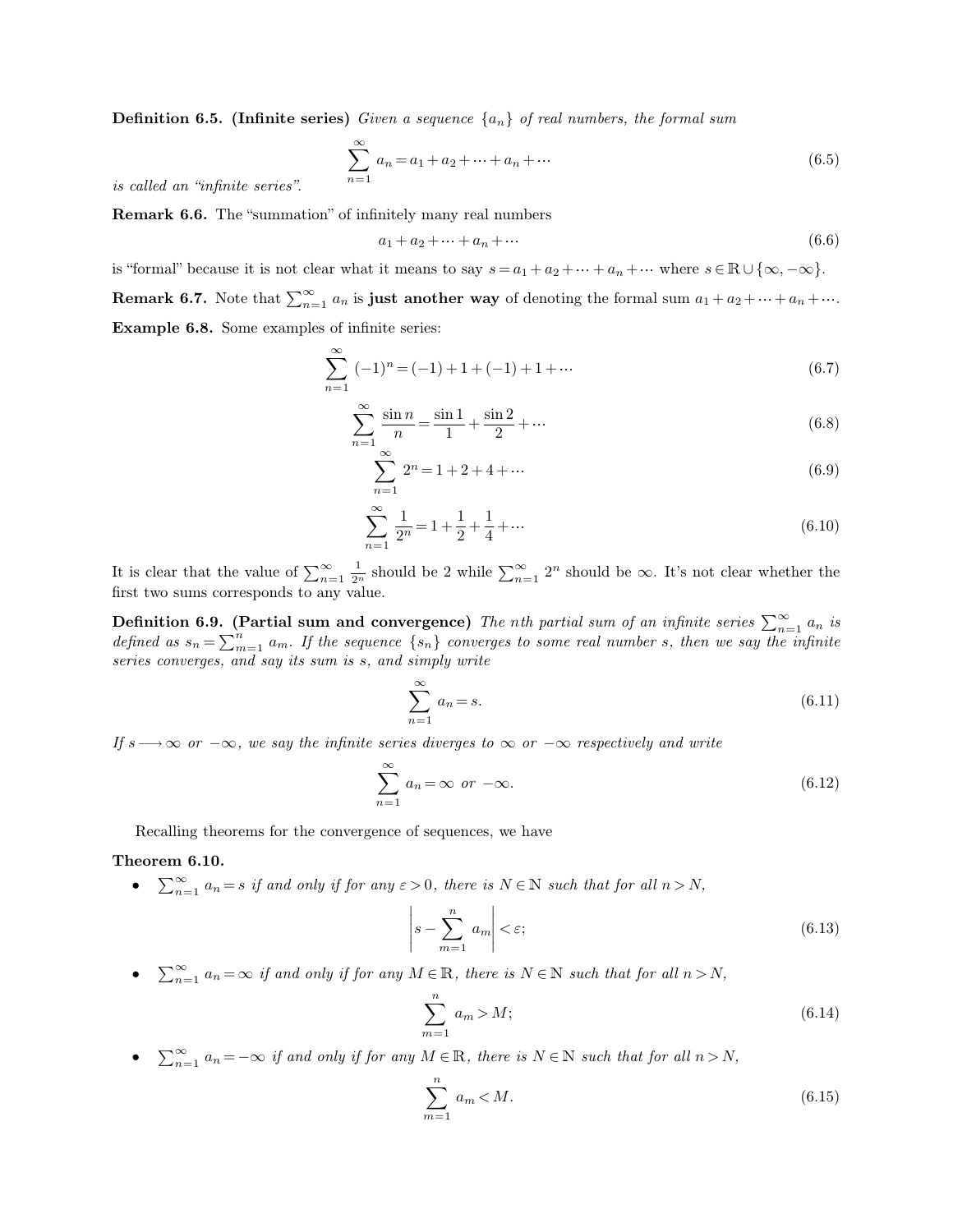**Proof.** Left as exercises.

**Theorem 6.11.** (Cauchy) *A infinite series*  $\sum_{n=1}^{\infty} a_n$  *converges if and only if for any*  $\varepsilon > 0$  *there is*  $N \in \mathbb{N}$ such that for all  $m > n > N$ ,

<span id="page-2-0"></span>
$$
\left|\sum_{k=n+1}^{m} a_k\right| < \varepsilon. \tag{6.16}
$$

**Proof.** Left as exercise. □

**Corollary 6.12.** *If*  $\sum_{n=1}^{\infty} a_n$  converges to  $s \in \mathbb{R}$  then  $\lim_{n \to \infty} a_n = 0$ . Equivalently, if  $\lim_{n \to \infty} a_n$  does not *exist, or exists but is not* 0, then  $\sum_{n=1}^{\infty} a_n$  does not converge to any real number.

**Proof.** For any  $\varepsilon > 0$ , since  $\sum_{n=1}^{\infty} a_n$  converges, it is Cauchy and there exists  $N_1 \in \mathbb{N}$  such that for all  $m > n > N_1,$  $\overline{\phantom{a}}$ 

$$
\left|\sum_{k=n+1}^{m} a_k\right| < \varepsilon. \tag{6.17}
$$

Now take  $N = N_1 + 1$ . Then for any  $n > N$ , we have  $n > n - 1 > N_1$  which gives

$$
|a_n - 0| = \left| \sum_{k=n}^n a_k \right| < \varepsilon. \tag{6.18}
$$

Thus by definition of convergence of sequence  $\lim_{n\to\infty} a_n = 0$ .

**Remark 6.13.** Corollary [6.12](#page-2-0) is very useful, however we should keep in mind that:

- 1. The converse is not true. That is  $\lim_{n\to\infty} a_n = 0$  does not imply the convergence of  $\sum_{n=1}^{\infty} a_n$ .
- 2. It cannot be applied to conclude  $\sum_{n=1}^{\infty} a_n \neq \infty$  or  $-\infty$ .

**Example 6.14.** Let  $a_n = r^{n-1}$  for  $r \in \mathbb{R}$ . Then

- a) If  $|r| < 1$ , then  $\sum_{n=1}^{\infty} a_n = 1 + r + r^2 + \dots = \frac{1}{1-r}$  $\frac{1}{1-r}$ .
- b) If  $r \geqslant 1$ , then  $\sum_{n=1}^{\infty} a_n = \infty$ .
- c) If  $r \le -1$ , then  $\sum_{n=1}^{\infty} a_n$  does not exist (as extended real number).

### **Proof.**

a) We have

<span id="page-2-1"></span>
$$
\sum_{m=1}^{n} a_m = 1 + \dots + r^{n-1} = \frac{1 - r^n}{1 - r}.
$$
\n(6.19)

For any  $\varepsilon > 0$ , take  $N \in \mathbb{N}$  such that  $N \geqslant \log_{|r|}[\varepsilon(1-r)]$ , then for any  $n > N$ ,

$$
\left|\frac{1}{1-r} - \sum_{m=1}^{n} a_m\right| = \frac{|r|^n}{1-r} < \frac{|r|^N}{1-r} < \varepsilon. \tag{6.20}
$$

b) For any  $M \in \mathbb{R}$ . Take  $N \in \mathbb{N}$  such that  $N > |M|$ . Then for every  $n > N$  we have

$$
\sum_{m=1}^{n} a_m \ge \sum_{m=1}^{n} 1 = n > N > |M| \ge M.
$$
\n(6.21)

c) Since  $r \leq -1$ ,  $|a_n| \geqslant 1$ . Therefore by Corollary [6.12](#page-2-0)  $\sum_{n=1}^{\infty} a_n$  does not converge to any real number. We still need to show that  $\sum_{n=1}^{\infty} a_n \neq \infty, -\infty$ . To do this, we show that  $s_n = \sum_{m=1}^n a_m$  $\sum_{m=1}^{n} a_n$  satisfies  $s_n \geqslant 0$ when *n* is odd and  $s_n \leq 0$  when *n* is even. Clearly  $s_1 = 1 > 0$ ,  $s_2 = 1 + r \leq 0$ . For  $n \geq 3$ , calculate

$$
s_n = \sum_{m=1}^{n-1} r^{m-1} + r^n = \frac{1 - r^{n-1}}{1 - r} + r^n.
$$
\n(6.22)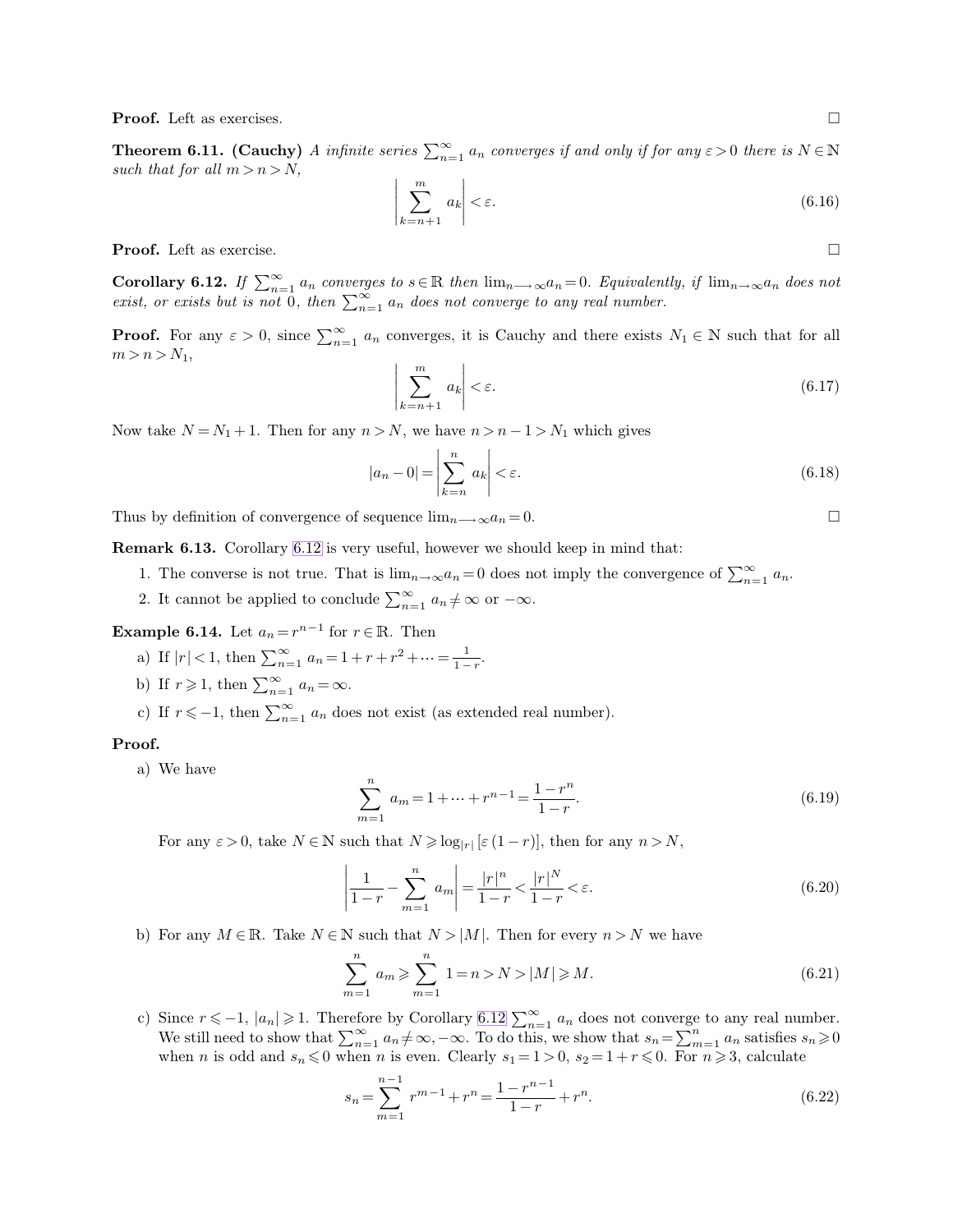As  $r \leq -1$ ,  $1 - r \geq 2$  which gives

<span id="page-3-0"></span>
$$
\left|\frac{1-r^{n-1}}{1-r}\right| \leqslant \frac{1+|r|^{n-1}}{2} \leqslant |r|^{n-1} \leqslant |r|^{n}.
$$
\n(6.23)

Therefore,  $s_n$  and  $r^n$  cannot take opposite signs.

**Example 6.15.** We have

$$
\sum_{n=1}^{\infty} \frac{1}{2^{n-1}} = \frac{1}{1 - \frac{1}{2}} = 2; \qquad \sum_{n=1}^{\infty} \frac{1}{5^{n-1}} = \frac{5}{4}.
$$
 (6.24)

**Example 6.16.** Consider

$$
\sum_{n=1}^{\infty} \frac{\sin n}{n} = \frac{\sin 1}{1} + \frac{\sin 2}{2} + \dotsb \tag{6.25}
$$

We show that it actually converges.

In light of Theorem [6.11,](#page-2-1) we need to understand

$$
\sum_{k=n+1}^{m} \frac{\sin k}{k}.\tag{6.26}
$$

Denote  $A_k = \sum_{l=1}^k$  $\frac{k}{l-1}$  sin l, and  $B_k = \frac{1}{k}$  $\frac{1}{k}$ . Then we have

$$
\sum_{k=n+1}^{m} \frac{\sin k}{k} = \sum_{k=n+1}^{m} (A_k - A_{k-1}) B_k
$$
  
=  $[A_{n+1} B_{n+1} - A_n B_{n+1}] + [A_{n+2} B_{n+2} - A_{n+1} B_{n+2}] + \cdots$   
+  $[A_m B_m - A_{m-1} B_m]$   
=  $[A_m B_m - A_n B_{n+1}] +$   
+  $[A_{n+1} (B_{n+1} - B_{n+2}) + A_{n+2} (B_{n+2} - B_{n+3}) + \cdots + A_{m-1} (B_{m-1} - B_m)]$   
=  $[A_m B_m - A_n B_{n+1}] + \sum_{k=n+1}^{m-1} [A_k (B_k - B_{k+1})]$   
=  $\left[ \frac{A_m}{m} - \frac{A_n}{n+1} \right] + \sum_{k=n+1}^{m-1} [A_k \left( \frac{1}{k} - \frac{1}{k+1} \right)].$  (6.27)

Now notice that  $\{A_n\}$  is in fact a bounded sequence:

$$
A_n = \sin 1 + \sin 2 + \dots + \sin n
$$
  
= 
$$
\frac{\sin 1 [\sin 1 + \sin 2 + \dots + \sin n]}{\sin 1}
$$
  
= 
$$
\frac{\cos (1 - 1) - \cos (1 + 1) + \cos (2 - 1) - \cos (2 + 1) + \dots + \cos (n - 1) - \cos (n + 1)}{2 \sin 1}
$$
  
= 
$$
\frac{[\cos 0 + \cos 1 + \dots + \cos (n - 1)] - [\cos 2 + \cos 3 + \dots + \cos (n + 1)]}{2 \sin 1}
$$
  
= 
$$
\frac{\cos 0 + \cos 1 - \cos n - \cos (n + 1)}{2 \sin 1}
$$
. (6.28)

Now it is clear that  $|A_n| \leqslant \frac{2}{\sin \theta}$  $\frac{2}{\sin 1}$  for all  $n \in \mathbb{N}$ . Back to [\(6.27\)](#page-3-0):

$$
\left| \sum_{k=n+1}^{m} \frac{\sin k}{k} \right| \leq \left| \frac{A_m}{m} \right| + \left| \frac{A_n}{n+1} \right| + \sum_{k=n+1}^{m-1} |A_k| \left( \frac{1}{k} - \frac{1}{k+1} \right)
$$
  

$$
\leq \frac{2}{\sin 1} \left[ \frac{1}{m} + \frac{1}{n+1} + \sum_{k=n+1}^{m-1} \left( \frac{1}{k} - \frac{1}{k+1} \right) \right]
$$
  

$$
= \frac{2}{\sin 1} \left[ \frac{2}{n+1} \right] = \frac{4}{(n+1)\sin 1}.
$$
 (6.29)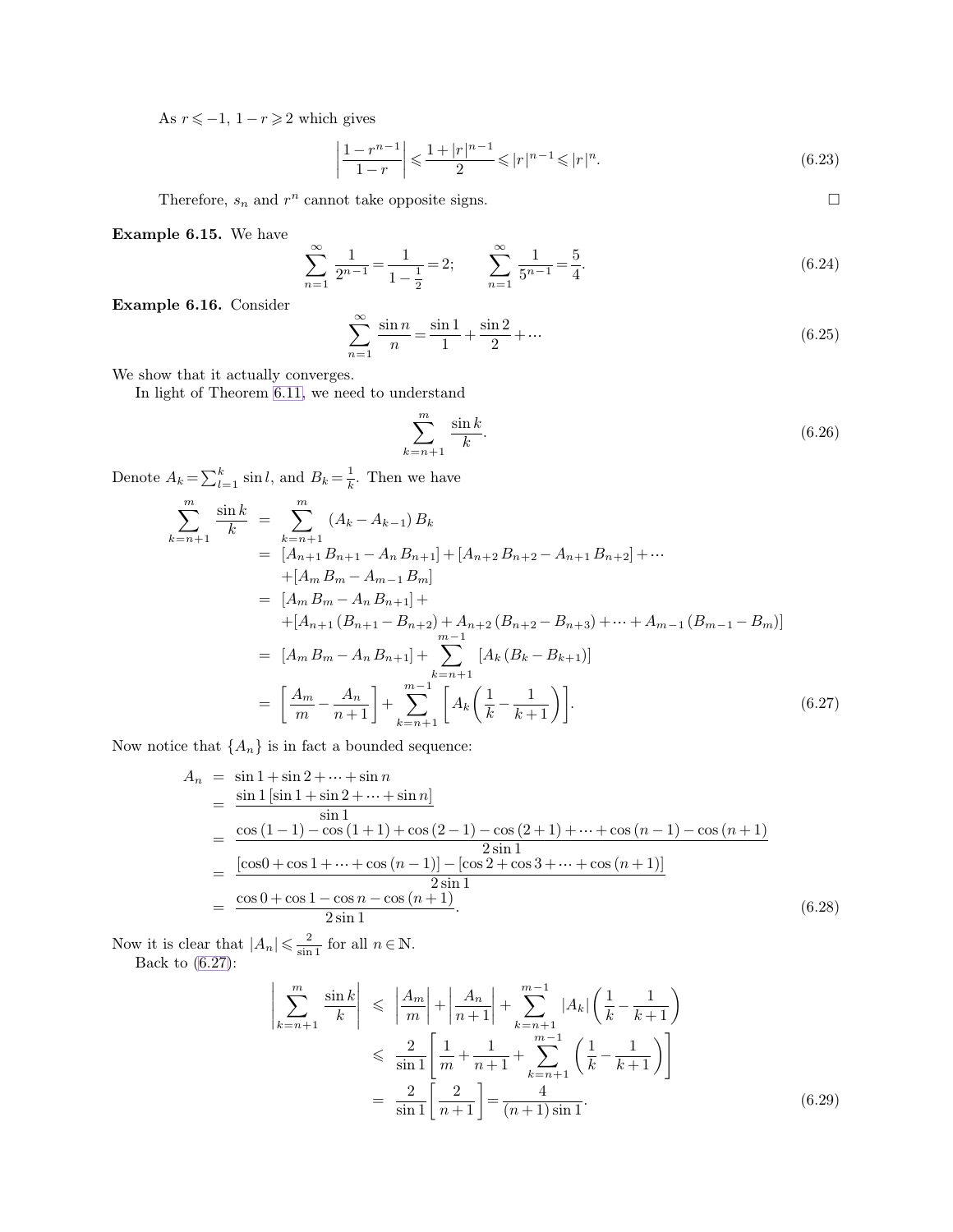Now we are ready to show the series is Cauchy:

For any  $\varepsilon > 0$ , take  $N \in \mathbb{N}$  such that  $N + 1 \geqslant \frac{4}{\varepsilon \sin \theta}$  $\frac{4}{\varepsilon \sin 1}$ , then for any  $m > n > N$ , we have

<span id="page-4-0"></span>
$$
\left|\sum_{k=n+1}^{m} \frac{\sin k}{k}\right| \leqslant \frac{4}{(n+1)\sin 1} < \frac{4}{(N+1)\sin 1} \leqslant \varepsilon. \tag{6.30}
$$

Therefore the series converges.

### **6.1.2. Operations of infinite series.**

**Theorem 6.17.** (Arithmetics) If  $\sum_{n=1}^{\infty} a_n = s$ ,  $\sum_{n=1}^{\infty} b_n = t$  with s, t extended numbers. Then

- For any  $c \in \mathbb{R}$ , if cs is defined,  $\sum_{n=1}^{\infty} (ca_n) = cs$ .
- If  $s + t$  is defined,  $\sum_{n=1}^{\infty} (a_n + b_n) = s + t$ .

**Remark 6.18.** Note that when  $c = 0$  and  $s = \infty$  or  $-\infty$ , although the product c s is not defined, we can easily prove using definition that  $\sum_{n=1}^{\infty} (ca_n) = \sum_{n=1}^{\infty} 0 = 0.$ 

**Example 6.19.** Let  $a_n = c r^{n-1}$  for  $r \in \mathbb{R}$  and  $c \in \mathbb{R}$ . Then

- a) If  $|r| < 1$ , then  $\sum_{n=1}^{\infty} a_n = 1 + r + r^2 + \dots = \frac{c}{1-r}$  $\frac{c}{1-r}$ .
- b) If  $r \geq 1$  and  $c \neq 0$ , then  $\sum_{n=1}^{\infty} a_n = c \cdot \infty = \begin{cases} \infty & c > 0 \\ -\infty & c < 0 \end{cases}$  $-\infty$   $c < 0$ .
- c) If  $r \le -1$  and  $c \ne 0$ , then  $\sum_{n=1}^{\infty} a_n$  does not exist (as extended real number).
- d) If  $c=0$  then  $\sum_{n=1}^{\infty} a_n = 0$  no matter what value r takes.

a),b),d) clearly follow from Theorem [6.17.](#page-4-0) We prove c) by contradiction: If  $\sum_{n=1}^{\infty} a_n = s \in \mathbb{R} \cup \{-\infty, \infty\}$ , then since  $c^{-1} \neq 0$ , we have

$$
\sum_{n=1}^{\infty} r^{n-1} = \sum_{n=1}^{\infty} (c^{-1} a_n) = c^{-1} s \in \mathbb{R} \cup \{-\infty, \infty\}.
$$
 (6.31)

Contradiction.

**Example 6.20.** We have

$$
\sum_{n=1}^{\infty} \frac{1}{5^n} = \frac{1}{5} \sum_{n=1}^{\infty} \frac{1}{5^{n-1}} = \frac{1}{5} \frac{5}{4} = \frac{1}{4}.
$$
 (6.32)

**Remark 6.21.** In general there is no relation between  $\sum_{n=1}^{\infty} a_n b_n$  and  $\sum_{n=1}^{\infty} a_n, \sum_{n=1}^{\infty} b_n$ . On the other hand, with some extra assumption we can define the product

$$
\left(\sum_{n=1}^{\infty} a_n\right)\left(\sum_{n=1}^{\infty} b_n\right) = \sum_{n=1}^{\infty} \left[\sum_{k=1}^{n} a_k b_{n+1-k}\right] = (a_1 b_1) + (a_1 b_2 + a_2 b_1) + (a_1 b_3 + a_2 b_2 + a_3 b_1) + \cdots \tag{6.33}
$$

This will be discussed in Math414.

## **6.1.3. Forbidden operations.**

**Example 6.22. (Grouping)** Unless  $a_n \ge 0$  (or all  $\le 0$ ) and  $\sum_{n=1}^{\infty} a_n$  converges, the order of summation cannot be changed. For example let  $a_n = (-1)^{n+1}$ . If we are allowed to group terms together and sum them first, we would have both

$$
\sum_{n=k_{\text{O}}}^{\infty} a_n = 1 + (-1) + 1 + \dots = 1 + [(-1) + 1] + [(-1) + 1] + \dots = 1 + 0 + 0 + \dots = 1; \tag{6.34}
$$

$$
\sum_{n=1}^{\infty} a_n = 1 + (-1) + 1 + \dots = [1 + (-1)] + [1 + (-1)] + \dots = 0 + 0 + 0 + \dots = 0.
$$
 (6.35)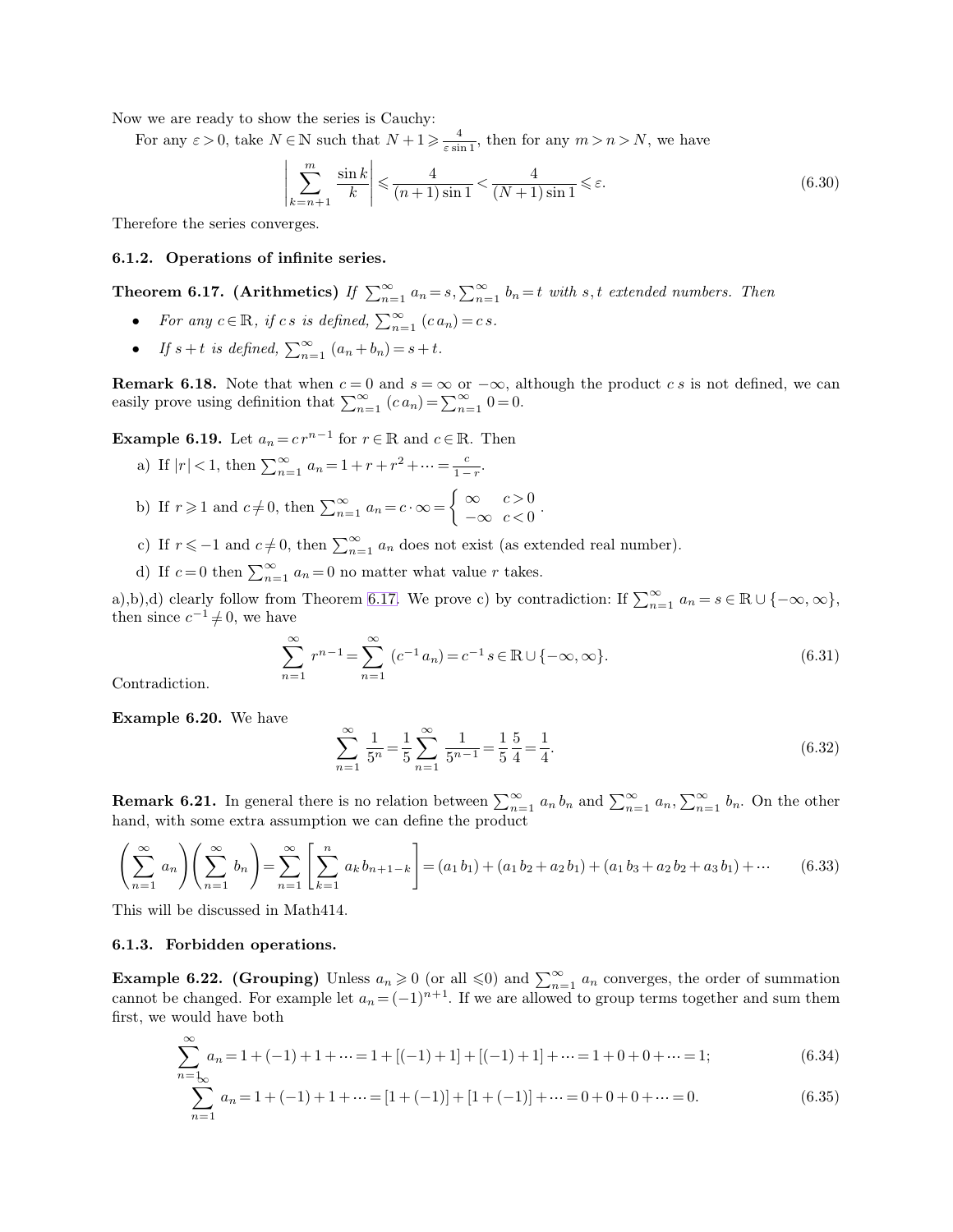**Definition 6.23. (Rearrangement)** *A rearrangement of an infinite series*  $\sum_{n=1}^{\infty} a_n$  *is another infinite* series  $\sum_{m=1}^{\infty} a_{n(m)}$  where  $m : \rightarrow n(m)$  *is a bijection from* N *to* N.

**Example 6.24.** An example of rearrangement of  $a_1 + a_2 + a_3 + \cdots$  is  $a_2 + a_4 + a_7 + a_1 + a_5 + a_3 + a_6 + \cdots$ .

**Example 6.25. (Rearrangement)** Consider the sequence  $\sum_{n=1}^{\infty} a_n$  with  $a_n = \frac{(-1)^{n+1}}{n}$ . If we are allowed to freely rearrange (that is choose the order of summation), then for any  $s \in \mathbb{R} \cup \{-\infty, \infty\}$ , there is a rearrangement such that it converges to s.

**Proof.** Consider the case  $s \in \mathbb{R}$ . The cases  $s = \infty, -\infty$  are left as exercises. Consider the rearrangement  $\sum_{n=1}^{\infty} b_n$  defined as follows:

• Let  $k_0$  be such that  $1 + \frac{1}{3} + \dots + \frac{1}{2k_0}$  $\frac{1}{2k_0-1} \geq s$  but  $1+\frac{1}{3}+\cdots+\frac{1}{2k_0}$  $\frac{1}{2k_0-3} < s$ . Set  $b_1 = 1, b_2 = \frac{1}{2}$  $\frac{1}{3}, \ldots, b_{k_0} = \frac{1}{2 k_0}$  $2k_0-1$  $(6.36)$ 

The case  $k_0 = 1$  is when  $1 \ge s$ . Then we just set  $b_1 = 1$  and turn to the next step.

• Let  $k_1$  be such that

$$
\sum_{k=1}^{k_0} b_k - \left(\frac{1}{2} + \dots + \frac{1}{2k_1 - 2}\right) \ge s, \qquad \sum_{k=1}^{k_0} b_k - \left(\frac{1}{2} + \dots + \frac{1}{2k_1}\right) < s \tag{6.37}
$$

and set

<span id="page-5-0"></span>
$$
b_{k_0+1} = -\frac{1}{2}, \qquad b_{k_0+k_1} = -\frac{1}{2(k_1+1)}.
$$
\n(6.38)

• Let  $k_2$  be such that

$$
\sum_{k=1}^{k_0+k_1} b_k + \left(\frac{1}{2k_0+1} + \dots + \frac{1}{2k_0+2k_2-1}\right) \ge s, \sum_{k=1}^{k_0+k_1} b_k + \left(\frac{1}{2k_0+1} + \dots + \frac{1}{2k_0+2k_2-3}\right) < s \tag{6.39}
$$

and set

$$
b_{k_0+k_1+1} = \frac{1}{2k_0+1}, \dots, b_{k_0+k_1+k_2} = \frac{1}{2k_0+2k_2+1}, \tag{6.40}
$$

• And so on.

Now set

$$
S_l = \sum_{k=1}^{k_0 + k_1 + \dots + k_l} b_k.
$$
 (6.41)

Then we see that if  $n \in [k_0 + \dots + k_l, k_0 + \dots + k_{l+1}],$  then

$$
s_n = \sum_{m=1}^n b_m \tag{6.42}
$$

is always between  $S_l$  and  $S_{l+1}$ .

Finally notice that by construction,  $|S_l - s| < \frac{1}{l}$  $\frac{1}{l}$ . Thus for any  $\varepsilon > 0$ , take  $L \in \mathbb{N}$  such that  $L > \varepsilon^{-1}$ . Now set  $N = k_0 + \dots + k_L$ . For any  $n > N$ , there is  $l \geq L$  such that  $n \in [k_0 + \dots + k_l, k_0 + \dots + k_{l+1}]$ . Therefore we have

$$
|s_n - s| \le \max\left\{|S_l - s|, |S_{l+1} - s|\right\} \le \frac{1}{l} \le \frac{1}{L} < \varepsilon. \tag{6.43}
$$

That is  $\sum_{n=1}^{\infty} b_n \longrightarrow s$  by definition.

**Remark 6.26.** Note that the above proof depends on the fact that

$$
\sum_{k=1}^{\infty} \frac{1}{2k-1} = \infty, \qquad \sum_{k=1}^{\infty} \left( -\frac{1}{2k} \right) = -\infty.
$$
 (6.44)

These two facts are left as exercises.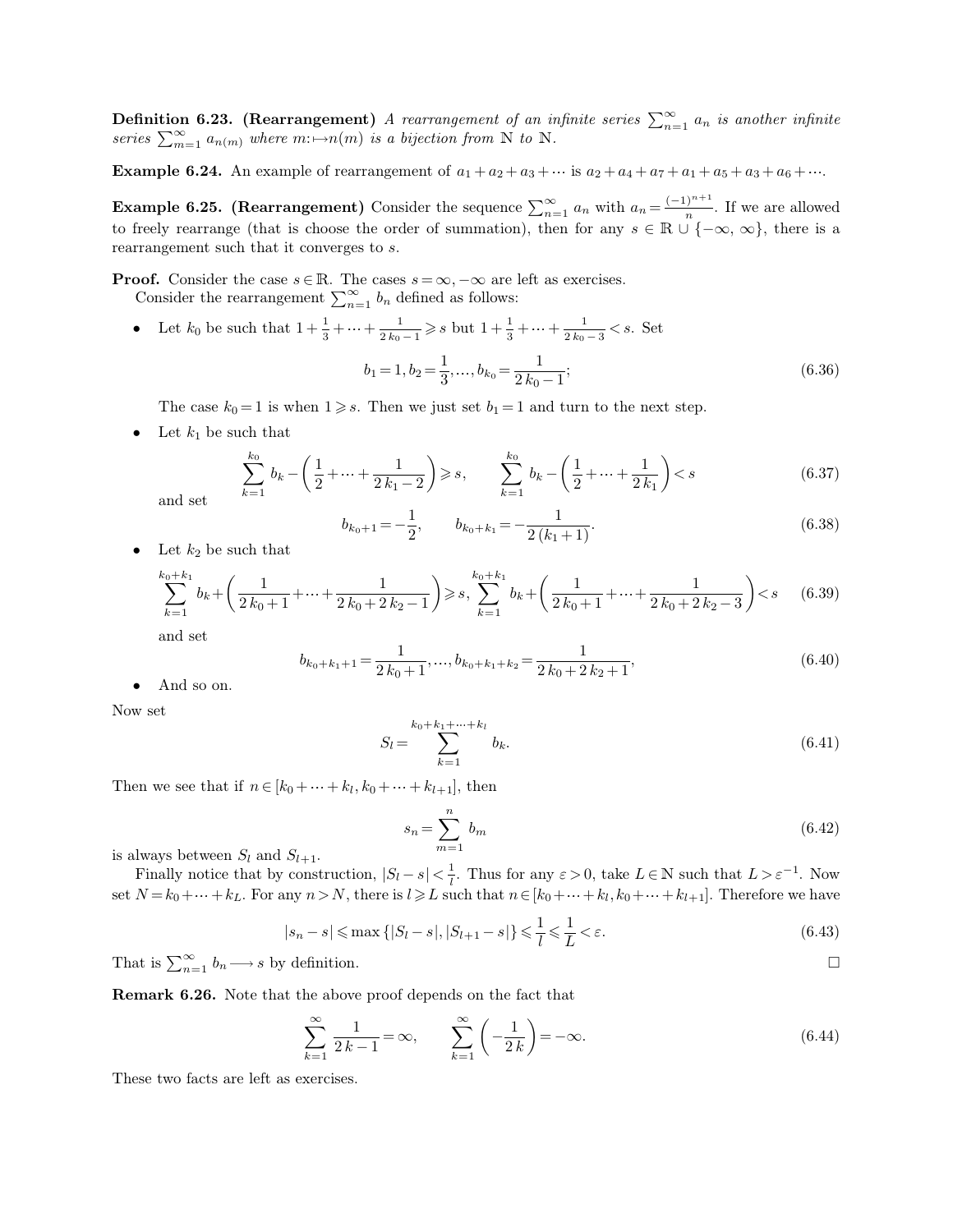## <span id="page-6-1"></span>**6.2. Non-negative series.**

An infinite series  $\sum_{n=1}^{\infty} a_n$  is called "non-negative" if  $a_n \ge 0$  for all  $n \in \mathbb{N}$ .

 $\overline{\phantom{a}}$ I  $\overline{\phantom{a}}$  $\overline{\phantom{a}}$  $\overline{\phantom{a}}$ 

# **6.2.1. The importance of non-negative series.**

**Theorem 6.27.** Let  $\sum_{n=1}^{\infty} a_n$  and  $\sum_{n=1}^{\infty} b_n$  be two infinite series. Assume that there are  $c > 0$  and  $N_0 \in \mathbb{N}$ *such that*  $|a_n| \leq c b_n$  *for all*  $n > N_0$ *. Then* 

*a*)  $\sum_{n=1}^{\infty} b_n$  *converges*  $\implies \sum_{n=1}^{\infty} a_n$  *converges.* b)  $\sum_{n=1}^{\infty} a_n$  *diverges*  $\implies \sum_{n=1}^{\infty} b_n$  *diverges.* 

**Proof.** Note that a) and b) are equivalent logical statements, so we only need to prove a). We show that  $\sum_{n=1}^{\infty} a_n$  is Cauchy. For any  $\varepsilon > 0$ , since  $\sum_{n=1}^{\infty} b_n$  converges, it is Cauchy and there is  $N_1 \in \mathbb{N}$  such that for all  $m > n > N_1$ ,

<span id="page-6-0"></span>
$$
\sum_{k=n+1}^{m} b_k \left| < \frac{\varepsilon}{c}.\tag{6.45}
$$

Take  $N = \max\{N_1, N_0\}$ . Then for any  $m > n > N$ ,

$$
\left|\sum_{k=n+1}^{m} a_k\right| \leqslant \sum_{k=n+1}^{m} |a_k| \leqslant c \left|\sum_{k=n+1}^{m} b_k\right| < \varepsilon. \tag{6.46}
$$

So  $\sum_{n=1}^{\infty} a_n$  is Cauchy and therefore converges.

**Example 6.28.** It is clear by Theorem [6.27](#page-6-0) that if  $\sum_{n=1}^{\infty} |a_n|$  converges, so does  $\sum_{n=1}^{\infty} a_n$ . The converse is not true, as can be seen from the following example:

Take  $a_n = \frac{(-1)^{n+1}}{n}$ . Then we clearly see that

$$
S_{2n} = 1 - \frac{1}{2} + \frac{1}{3} - \frac{1}{4} + \dots + \frac{1}{2n - 1} - \frac{1}{2n} = \frac{1}{1 \cdot 2} + \frac{1}{3 \cdot 4} + \dots + \frac{1}{(2n - 1)(2n)}\tag{6.47}
$$

converges. On the other hand, we have  $S_{2n+1} - S_{2n} \longrightarrow 0$  so  $S_{2n+1}$  converges to the same limit. From here it is easy to prove by definition that  $S_n \longrightarrow$  to the same limit, which turns out to be ln 2.

**Remark 6.29.** A sequence  $\sum_{n=1}^{\infty} a_n$  that converges but with  $\sum_{n=1}^{\infty} |a_n| = \infty$  is called conditionally convergent. It turns out that the phenomenon we have seen in Example [6.25](#page-5-0) is quite generic for conditionally convergent series. More specifically, if  $\sum_{n=1}^{\infty} a_n$  is conditionally convergent, then it can be re-arranged to converge to any extended real number.

On the other hand, a sequence  $\sum_{n=1}^{\infty} a_n$  such that  $\sum_{n=1}^{\infty} |a_n|$  converges is said to be *absolutely convergent*. Absolutely convergent sequences can undergo any re-arrangement and still converge to the same sum.

#### **6.2.2. Typical non-negative series and their implications.**

In light of Theorem [6.27,](#page-6-0) it is important to understand the convergence/divergence of non-negative infinite series. Once a non-negative sequence  $\sum_{n=1}^{\infty} b_n$  is shown to be convergent, we know that any  $\sum_{n=1}^{\infty} a_n$  satisfying  $|a_n| \leq c b_n$  for some constant c is also convergent. It is further possible to make this comparison "intrinsic", that is design some criterion involving  $a_n$  only and guarantees the relation  $|a_n| \leqslant c b_n$ . Such criteria are usually called "tests". We will study some simple tests now.

First we note that non-negative series converges if and only if it is bounded above.

**Theorem 6.30.** Let  $\sum_{n=1}^{\infty} a_n$  be a non-negative series. Then it converges  $\iff$  it is bounded above.

**Proof.** Note that the partial sum  $s_n = \sum_{n=1}^{\infty} a_n$  is increasing. The rest is left as exercise.

**Example 6.31. (Geometric series)** We have seen that  $\sum_{n=1}^{\infty} r^{n-1}$  converges when  $0 \le r < 1$ . As a consequence, if another series  $\sum_{n=1}^{\infty} a_n$  satisfies

$$
|a_n| \leqslant c \, r^{n-1} \tag{6.48}
$$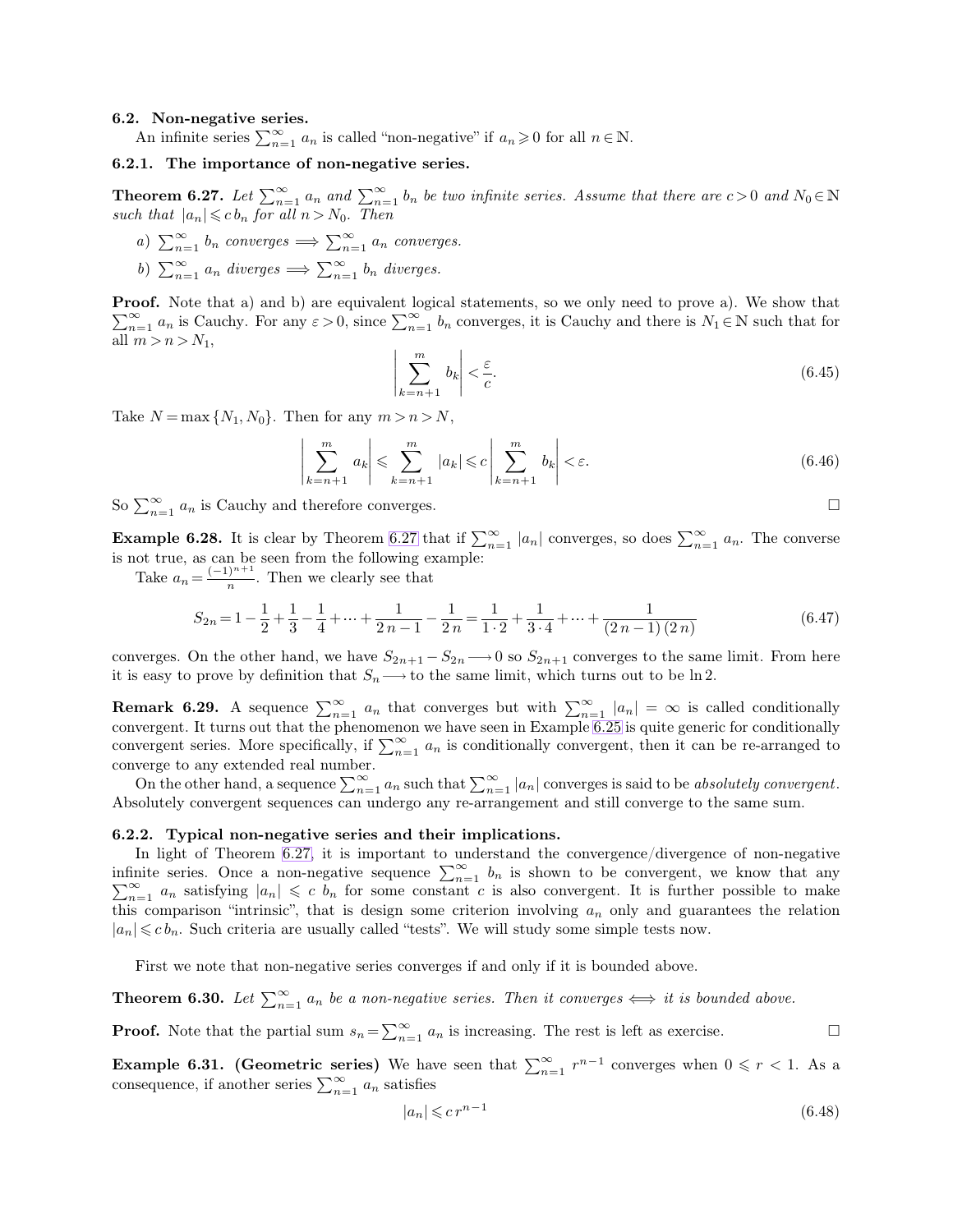<span id="page-7-0"></span>for some  $c > 0$  and for all  $n >$ some  $N_0 \in \mathbb{N}$ , then  $\sum_{n=1}^{\infty} a_n$  converges.

The following two intrinsic "convergence tests" based on comparison with geometric series are the simplest and most popular tests for convergence/divergence.

**Theorem 6.32.** (Ratio test) Let  $\sum_{n=1}^{\infty} a_n$  a infinite series. Further assume that  $a_n \neq 0$  for all  $n \in \mathbb{N}$  (see *Remark [6.34](#page-7-0) though). Then*

- *If*  $\limsup_{n\longrightarrow\infty}$  $a_{n+1}$  $\left|\frac{n+1}{a_n}\right|$  < 1, the series converges.
- *If*  $\liminf_{n\longrightarrow\infty}$  $a_{n+1}$  $\left|\frac{n+1}{a_n}\right| > 1$ , the series diverges.

# **Proof.**

• Assume  $\limsup_{n\longrightarrow\infty}$  $a_{n+1}$  $\left| \frac{n+1}{a_n} \right| = L < 1.$  Set  $r = \frac{L+1}{2}$  $\frac{+1}{2}$  and  $\varepsilon_0 = \frac{1-L}{2}$ . By definition  $\sqrt{ }$  $\mathcal{L}$ 

$$
\limsup_{n \to \infty} \left| \frac{a_{n+1}}{a_n} \right| = \lim_{n \to \infty} \left\{ \sup_{k \ge n} \left| \frac{a_{k+1}}{a_k} \right| \right\}
$$
\n(6.49)

therefore there is  $N \in \mathbb{N}$  such that for all  $n > N$ ,

<span id="page-7-1"></span>
$$
\left|\sup_{k\geqslant n}\left|\frac{a_{k+1}}{a_k}\right| - L\right| < \varepsilon_0 \tag{6.50}
$$

which gives

$$
\left|\sup_{n>N}\left|\frac{a_{n+1}}{a_n}\right|\right| < L + \varepsilon_0 = r < 1 \Longrightarrow 0 < \left|\frac{a_{n+1}}{a_n}\right| < r < 1. \tag{6.51}
$$

This gives, for all  $n > N + 1$ ,

$$
|a_n| < |a_{N+1}| \, r^{n-N-1} = \frac{|a_{N+1}|}{r^N} \, r^{n-1}.\tag{6.52}
$$

Note that since  $N$  is fixed, we have

$$
|a_n| < c \, r^{n-1} \tag{6.53}
$$

for all  $n > N$  and consequently  $\sum_{n=1}^{\infty} a_n$  converges.

• Assume  $\liminf_{n\longrightarrow\infty}$  $a_{n+1}$  $\left|\frac{n+1}{a_n}\right| = L > 1$ . Set  $\varepsilon_0 = L - 1$ . Then by definition, similar to the limsup case above, there is  $N \in \mathbb{N}$  such that for all  $n > N$ ,

$$
\left|\frac{a_{n+1}}{a_n}\right| > 1\tag{6.54}
$$

which means for all  $n \geq N+1$ 

$$
|a_n| \geqslant |a_{N+1}| \tag{6.55}
$$

As a consequence  $a_n \rightarrow 0$ . By Corollary [6.12](#page-2-0) we know that  $\sum_{n=1}^{\infty} a_n$  diverges.

**Example 6.33.** Prove that  $\sum_{n=1}^{\infty} \frac{1}{\sqrt{n}}$  $\frac{1}{\sqrt{n!}}$  converges.

**Proof.** We have

$$
\left| \frac{a_{n+1}}{a_n} \right| = \frac{1}{\sqrt{n+1}} \tag{6.56}
$$

therefore

$$
\limsup_{n \to \infty} \left| \frac{a_{n+1}}{a_n} \right| = 0 < 1. \tag{6.57}
$$

So the series converges.

**Remark 6.34.** Theorem [6.32](#page-7-1) is applicable to non-negative infinite series – we just need to first drop all the zero terms!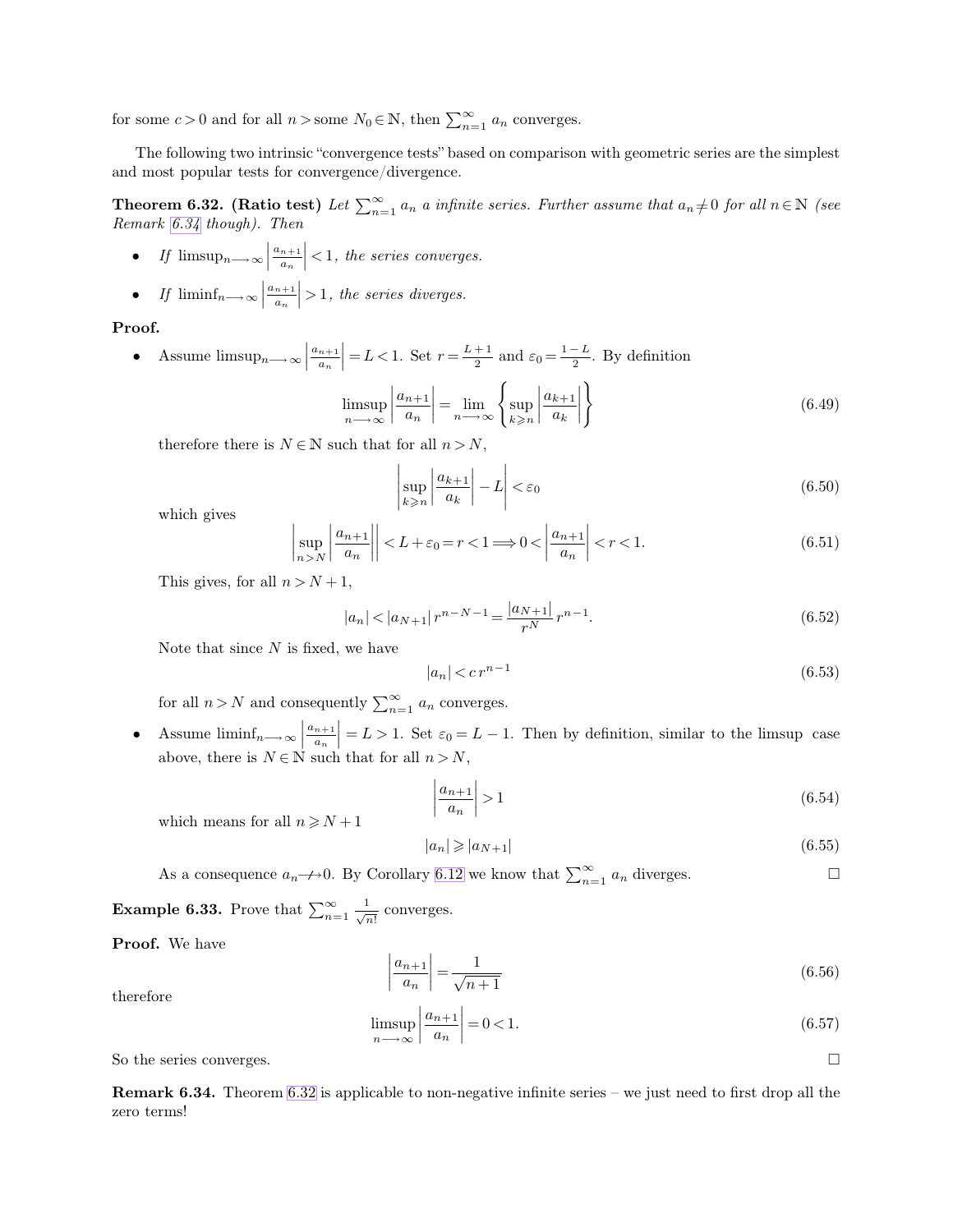**Theorem 6.35. (Root test)** Let  $\sum_{n=1}^{\infty} a_n$  be a infinite series. Then

- *If*  $\limsup_{n \to \infty} |a_n|^{1/n} < 1$ , then the series converges.
- *If*  $\liminf_{n \to \infty} |a_n|^{1/n} > 1$ , then the series diverges.

## **Proof.**

• Assume  $\limsup_{n\longrightarrow\infty} |a_n|^{1/n} = L < 1$ . Set  $r = \frac{L+1}{2}$  $\frac{+1}{2}$  and  $\varepsilon_0 = \frac{1-L}{2}$ . Then by definition, as in the proof of the above ratio test, there is  $N \in \mathbb{N}$  such that for all  $n > N$ ,

$$
|a_n|^{1/n} < r < 1 \Longrightarrow |a_n| < r^n. \tag{6.58}
$$

Therefore  $\sum_{n=1}^{\infty} a_n$  converges.

• Assume  $\liminf_{n\to\infty} |a_n|^{1/n} > 1$ . The proof is left as exercise.

**Remark 6.36.** Recall Problem 29 of Midterm Practice, for  $x_n > 0$ 

$$
\liminf_{n \to \infty} \frac{x_{n+1}}{x_n} \le \liminf_{n \to \infty} (x_n)^{1/n} \le \limsup_{n \to \infty} (x_n)^{1/n} \le \limsup_{n \to \infty} \frac{x_{n+1}}{x_n}.\tag{6.59}
$$

Therefore the root test is sharper than the ratio test, in the sense that any series that passes the ratio test for convergence will also pass the root test.

**Example 6.37.** Consider the infinite series  $\frac{1}{2} + \frac{1}{3}$  $rac{1}{3} + \frac{1}{2^2}$  $\frac{1}{2^2} + \frac{1}{3^2}$  $\frac{1}{3^2} + \cdots = \sum_{n=1}^{\infty} a_n$  where  $a_n =$  $\begin{cases} 2^{-k} & n = 2k - 1 \end{cases}$  $2^{n}$   $n = 2k$   $n = 2k$ 

It can be easily verified that

$$
\liminf_{n \to \infty} \frac{a_{n+1}}{a_n} = 0; \qquad \limsup_{n \to \infty} \frac{a_{n+1}}{a_n} = \infty \tag{6.60}
$$

so the ratio test does not apply. On the other hand

$$
\limsup_{n \to \infty} (a_n)^{1/n} = \frac{1}{\sqrt{2}} \tag{6.61}
$$

so the root test tells us that the series converges.

**Example 6.38. (Generalized harmonic series)** The series  $\sum_{n=1}^{\infty} \frac{1}{n}$ , which we know diverges, is called the harmonic series, allegedly from the length strings in a harp. We can generalize it to  $\sum_{n=1}^{\infty} \frac{1}{n^a}$  for  $a > 0$ . It turns out that this series converges when  $a > 1$  and diverges when  $a \leqslant 1.$ 

**Proof.** When  $a \leq 1$ , we have  $\frac{1}{n^a} \geqslant \frac{1}{n}$ <sup>1</sup>/<sub>n</sub> therefore the divergence of  $\sum_{n=1}^{\infty} \frac{1}{n}$  gives the divergence of  $\sum_{n=1}^{\infty} \frac{1}{n^a}$ for  $0 < a < 1$ .

When  $a > 1$ , we use the following trick:

$$
\frac{1}{n^a} = \int_{n-1}^n \frac{1}{n^a} dx \leqslant \int_{n-1}^n \frac{dx}{x^a}.
$$
\n(6.62)

Thus

$$
\sum_{n=1}^{\infty} \frac{1}{n^a} = 1 + \sum_{n=2}^{\infty} \frac{1}{n^a} \le 1 + \sum_{n=2}^{\infty} \int_{n-1}^n \frac{dx}{x^a} = 1 + \int_1^{\infty} \frac{dx}{x^a} = 1 + \frac{1}{a-1} = \frac{a}{a-1}.
$$
 (6.63)

We see that the series is bounded above and therefore converges.

**Remark 6.39.** Recall that weeks ago we proved the convergence of the  $a = 2$  case through the trick  $\frac{1}{n(n-1)} \geqslant \frac{1}{n^2}$  $\frac{1}{n^2}$ , however for more exotic a such tricks are not available anymore.

**Remark 6.40.** Also note that neither the ratio test nor the root test works for the generalized harmonic series.

**Remark 6.41.** It is also possible to design convergence/divergence tests using generalized harmonic series as the gauge. Since  $\frac{1}{n^a}$  converges to 0 slower than  $r^n$  (in the sense that  $\lim_{n\to\infty} n^a r^n = 0$  if  $|r| < 1$ ), these tests will be more refined than either the ratio test or the root test. One of such test is the following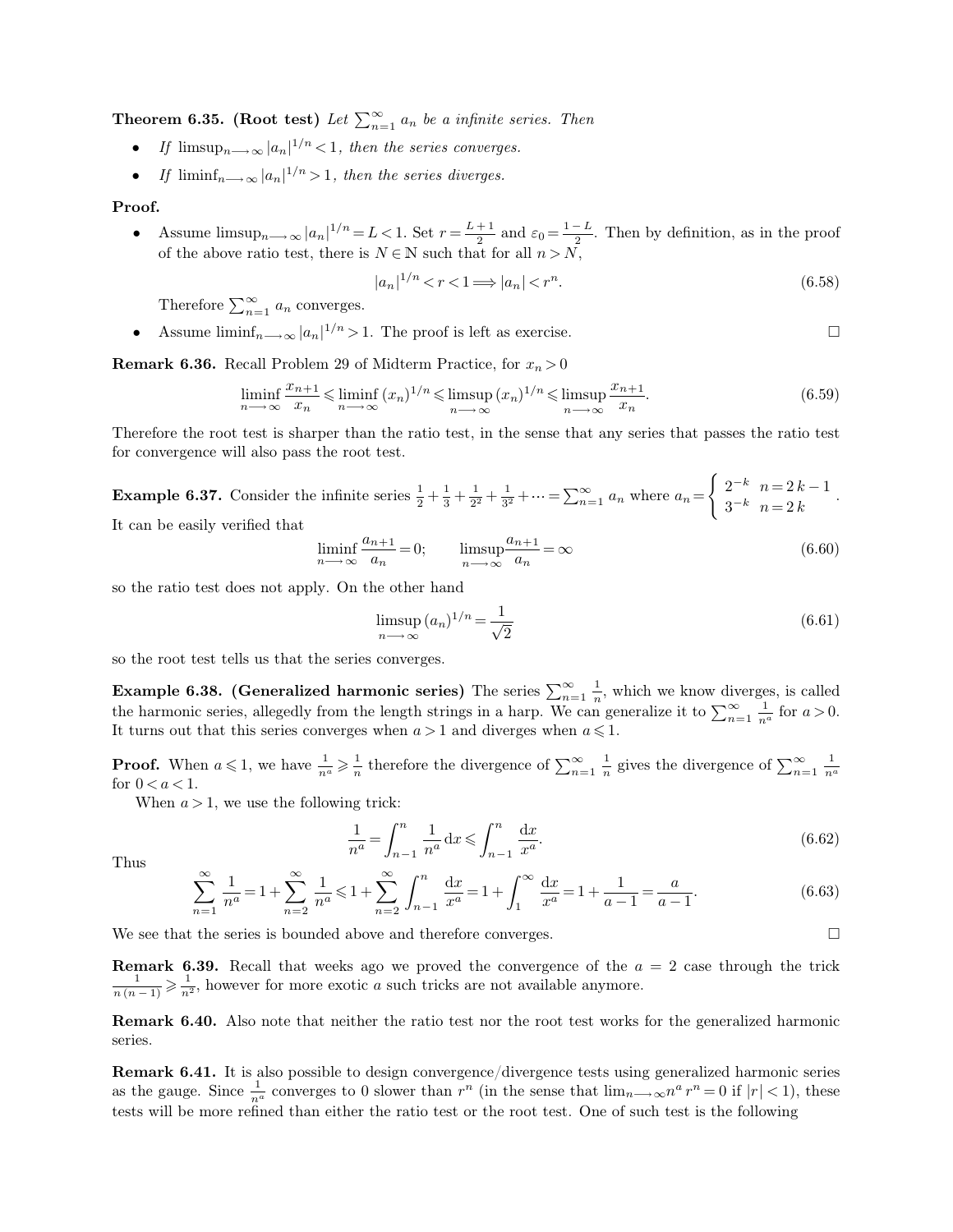**(Raabe's test)**  $a_n > 0$ . Then

•  $\sum_{n=1}^{\infty} a_n$  converges if

$$
\liminf_{n \to \infty} n\left(\frac{a_n}{a_{n+1}} - 1\right) > 1\tag{6.64}
$$

• 
$$
\sum_{n=1}^{\infty} a_n
$$
 diverges if

$$
\limsup_{n \to \infty} n \left( \frac{a_n}{a_{n+1}} - 1 \right) < 1. \tag{6.65}
$$

Note that the "convergent" part of Raabe's test can be turned into a convergence test for general series as

$$
\liminf_{n \to \infty} n\left(\frac{|a_n|}{|a_{n+1}|} - 1\right) > 1 \Longrightarrow \sum_{n=1}^{\infty} a_n \text{ converges}
$$
\n(6.66)

but the divergent part cannot, that is

$$
\limsup_{n \to \infty} n \left( \frac{|a_n|}{|a_{n+1}|} - 1 \right) < 1 \Longrightarrow \sum_{n=1}^{\infty} a_n \text{ diverges} \tag{6.67}
$$

is not true due to the existence of convergent sequences such as  $\sum_{n=1}^{\infty} \frac{(-1)^{n+1}}{n}$ .

If we consider even slower convergent series, such as

$$
\sum_{n=1}^{\infty} \frac{1}{n (\log n)^{\alpha}}, \qquad \sum_{n=1}^{\infty} \frac{1}{n (\log n) (\log (\log n)) \cdots (\log (\cdots \log n))^{\alpha}}
$$
(6.68)

for  $\alpha > 1$  (the proof of convergence of these series is similar to that of the generalized harmonic series), we will obtain even sharper tests (Gauss' test from the former, Bertrand's test from the latter), but the formulas become quite baroque and few can remember them.

Finally let's look at a fun example.

**Example 6.42.** We know that the harmonic series  $\sum_{n=1}^{\infty} \frac{1}{n}$  diverges to  $\infty$ . Now consider the sequence obtained by dropping all terms involving 9:

$$
1 + \frac{1}{2} + \dots + \frac{1}{8} + \frac{1}{9} + \frac{1}{10} + \dots + \frac{1}{18} + \frac{1}{19} + \dots + \frac{1}{88} + \frac{1}{89} + \frac{1}{99} + \frac{1}{91} + \frac{1}{92} + \dots
$$
 (6.69)

Does this series converge?

As it is a non-negative sequence, we only need to check whether it's bounded above (Theorem [6.30\)](#page-6-1). We have,

$$
1 + \dots + \frac{1}{8} < 8,\tag{6.70}
$$

$$
\left(\frac{1}{10} + \dots + \frac{1}{18}\right) + \dots + \left(\frac{1}{80} + \dots + \frac{1}{88}\right) < 8 \cdot \frac{9}{10} \tag{6.71}
$$

In general, there are  $8 \cdot 9^k$  terms between  $10^{-k}$  and  $\frac{1}{10^{k+1}-1}$ , so their sum is bounded above by  $8 \cdot (\frac{9}{10})^k$ . Overall the sum is bounded above by

$$
\sum_{n=0}^{\infty} 8 \cdot \left(\frac{9}{10}\right)^n = 8 \cdot \frac{1}{1 - \frac{9}{10}} = 80. \tag{6.72}
$$

Therefore the new series converges.

**Remark 6.43.** Obviously we can try to study the sequence resulted from deleting all terms involving other digits, or sequence of numbers. For example we can delete all terms involving the combination 43, that is  $\frac{1}{4352}$  is deleted while  $\frac{1}{4537}$  is not. We can even play some silly games such as deleting all terms inv or someone's birthday. The resulting sequences are all convergent.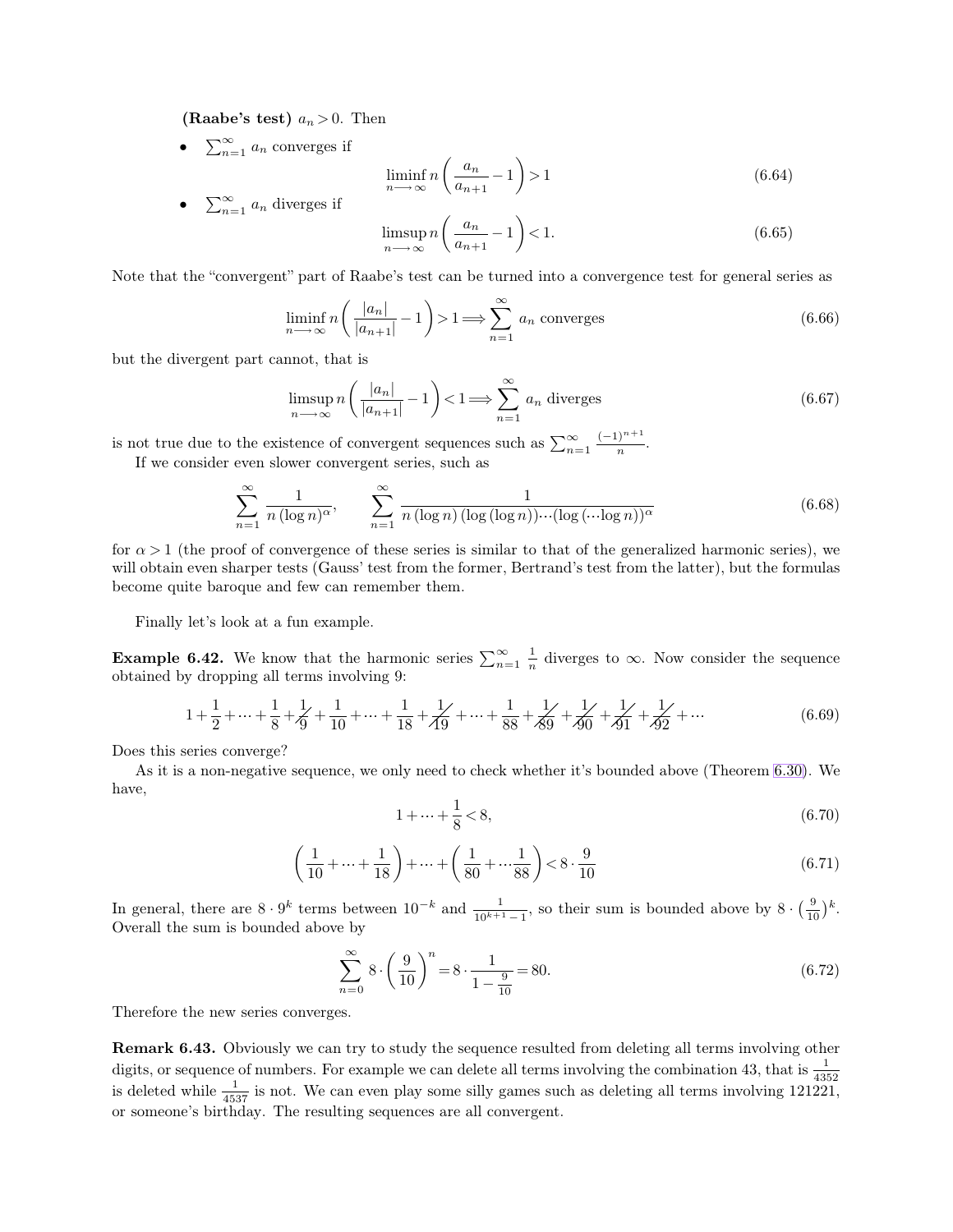**Example 6.44. (Fermat's Last Theorem)** This is taken from the blog of Terence Tao of UCLA6.1. We all know that Fermat's Last Theorem claims that

$$
x^n + y^n = z^n, \qquad x, y, z \in \mathbb{N} \tag{6.73}
$$

does not have any solution when  $n \geq 3$ . On the other hand, it is well-known that when  $n = 2$ , there are infinitely many solutions. But why? What's the difference between  $n = 2$  and  $n > 2$ ? It turns out that we can realize some difference through knowledge of convergence/divergence of infinite series.

Let's consider the chance of three numbers  $a, b, a + b$  are all the nth power of a natural number. If we treat a as a typical number of size a, then it's chance of being an nth power is roughly  $a^{1/n}/a$ . Ignoring the relation between  $a, b, a + b$ , we have the following probability for  $a, b, a + b$  solving the equation [\(6.73\)](#page-10-0):

$$
a^{\frac{1}{n}-1}b^{\frac{1}{n}-1}(a+b)^{\frac{1}{n}-1}.
$$
\n(6.74)

Now consider all numbers  $a, b$ , we sum up the probabilities:

$$
I := \sum_{a=1}^{\infty} \sum_{b=1}^{\infty} \left[ a^{\frac{1}{n}-1} b^{\frac{1}{n}-1} (a+b)^{\frac{1}{n}-1} \right]
$$
(6.75)

and apply the following intuition based on the so-called Borel-Cantelli Lemma in probability:

If  $I < \infty$ , then the chance of [\(6.73\)](#page-10-0) having a solution is very low, while if  $I = \infty$ , the chance is very high.

We notice that  $I$  has perfect symmetry between  $a$  and  $b$ , which means

$$
I = 2\sum_{a=1}^{\infty} \sum_{b=1}^{a-1} \left[ a^{\frac{1}{n}-1} b^{\frac{1}{n}-1} (a+b)^{\frac{1}{n}-1} \right] + \sum_{a=1}^{\infty} a^{\frac{2}{n}-2} (2a)^{\frac{1}{n}-1}.
$$
 (6.76)

It is clear that the second series converges for all  $n \geqslant 2$  so can be ignored for our purpose.

Now consider

$$
J = \sum_{a=1}^{\infty} \sum_{b=1}^{a-1} \left[ a^{\frac{1}{n}-1} b^{\frac{1}{n}-1} (a+b)^{\frac{1}{n}-1} \right].
$$
 (6.77)

When  $1 \leq b \leq a-1$ , we have  $a < a+b < 2a$  therefore

$$
\sum_{a=1}^{\infty} \sum_{b=1}^{a-1} a^{\frac{1}{n}-1} b^{\frac{1}{n}-1} (2a)^{\frac{1}{n}-1} < J < \sum_{a=1}^{\infty} \sum_{b=1}^{a-1} a^{\frac{1}{n}-1} b^{\frac{1}{n}-1} (a)^{\frac{1}{n}-1}
$$
\n
$$
(6.78)
$$

which gives

$$
2^{\frac{1}{n}-1} \sum_{a=1}^{\infty} \sum_{b=1}^{a-1} a^{\frac{2}{n}-2} b^{\frac{1}{n}-1} < J < \sum_{a=1}^{\infty} \sum_{b=1}^{a-1} a^{\frac{2}{n}-2} b^{\frac{1}{n}-1}.
$$
 (6.79)

So finally all we need to study is the convergence/divergence of

$$
K = \sum_{a=1}^{\infty} \sum_{b=1}^{a-1} a^{\frac{2}{n}-2} b^{\frac{1}{n}-1} = \sum_{a=1}^{\infty} \left[ a^{\frac{2}{n}-2} \sum_{b=1}^{a-1} b^{\frac{1}{n}-1} \right].
$$
 (6.80)

We have (see HW7 Prob. 6)

$$
\sum_{b=1}^{a-1} b^{\frac{1}{n}-1} \sim \int_{1}^{a-1} x^{\frac{1}{n}-1} dx \sim a^{\frac{1}{n}}.
$$
\n(6.81)

Therefore

<span id="page-10-1"></span><span id="page-10-0"></span>
$$
K \sim \sum_{a=1}^{\infty} a^{\frac{3}{n}-2} \tag{6.82}
$$

which is convergent when  $n \geq 4$  while divergent when  $n = 2$ .

[<sup>6.1.</sup>](#page-10-1) The probabilistic heuristic justification of the ABC conjecture, link at http://terrytao.wordpress.com/2012/09/18/theprobabilistic-heuristic-justification-of-the-abc-conjecture/